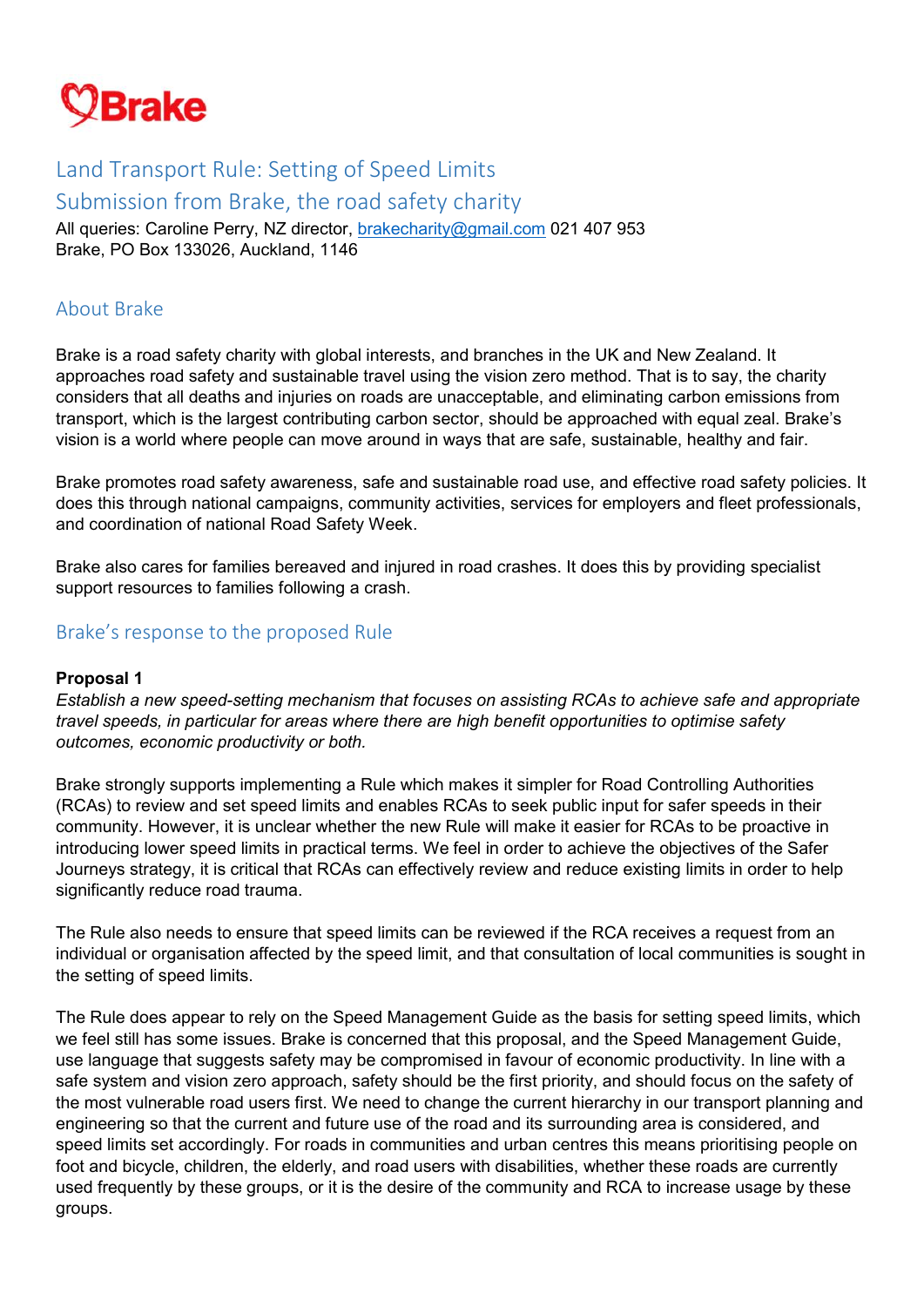For example, many local councils are trying to increase the number of children walking and cycling to school, however many areas around schools still lack safe routes. Lower speed limits will help some of these schools and councils to engage more children and families in active modes of transport.

Brake's opinion is that the current default 50km/h is too high on many roads. A default limit of 30km/h in certain areas including outside schools and early education centres, hospitals, playgrounds/parks, residential areas, shopping centres and central business districts is more appropriate.

The World Health Organisation (WHO) has emphasised the need for 30km/h limits, stating that in areas where *'motorised traffic mixes with pedestrians, cyclists, and moped riders, the speed limit must be under*  30km/h' due to the vulnerability of these road users<sup>1</sup>.

This is particularly important for protecting children, who often make mistakes when using roads. Research has found that children cannot judge the speed of approaching vehicles travelling faster than 30km/h, so may believe it is safe to cross when it is not<sup>2</sup>.

Lower limits have the support of a number of groups, and a proportion of the public already. The Ministry of Transport's own road safety attitude survey showed 52% of those surveyed support 30km/h outside urban schools<sup>3</sup>. Brake's own surveys have shown that a high number (60%) of people are concerned about traffic being too fast in their own community<sup>4</sup>.

Lower speeds in communities also results in a decrease in fuel use and fewer emissions and pollutants, resulting in cleaner, greener and more liveable communities. Furthermore, in urban areas, increases in travel time due to lower speed limits are negligible<sup>5</sup>.

## **Proposal 2**

**.** 

*Enable the setting of a 110km/h speed limit on roads where it is safe and appropriate to do so.*

Brake does not support this proposal and we are unsure why it has been proposed given the safety and environmental implications. Basic physics tells us that the faster you're travelling, the bigger the impact in the event of a crash, and the more likely you are to be killed or suffer serious injuries. The overview document itself acknowledges this, saying that the main risk of increasing speeds to 110km/h is that if there is a crash, the impact speeds could be higher, and the resulting trauma more severe.

In line with the safe system approach, we need to consider vehicles and road users as well as the road itself. Whilst the roads considered for 110km/h may be 5-star roads, many of our vehicles are old and do not have the same safety features as newer models. There are also some new models available which do not meet ANCAP 4 or 5-star ratings either.

In addition higher speeds result in increased fuel use, and higher emissions of CO2 and other pollutants. New Zealand, having committed to the Paris Agreement and a target of greenhouse gas emissions being 30% below 2005 levels by 2030, should be working to reduce emissions from transport. Research from the University of Otago shows a 4km/h increase in speed would result in an increase in CO2 and emissions, and an increase in NO and particulate matter $6$ . In the overview document there is no reference to this potential increase in emissions.

The difference in speed limit between trucks and other vehicles limited to 90km/h, and everyone else travelling at 110km/h will also result in larger speed differentials and is likely to result in more harsh acceleration and braking, and therefore a further increase in emissions.

4 Family road safety survey (370 respondents), Brake, 2017

<sup>1</sup> Global Status Report on Road Safety 2015, WHO, 2015

<sup>2</sup> Traffic at 30mph is too fast for children's visual capabilities, University of Royal Holloway London, 2010

<sup>3</sup> Public attitudes to road safety survey results, Ministry of Transport, 2016

<sup>5</sup> Austroads (2005) Balance between Harm Reduction and Mobility in Setting Speed Limits: A Feasibility Study. Austroads Publication No. AP-R272/05.

<sup>6</sup> McLean R et al, Bringing you up to speed: A health and economic model of the effects of raising the speed limit on New Zealand State Highways and Motorways from 100km/h to 110km/h, University of Otago, Wellington, 2012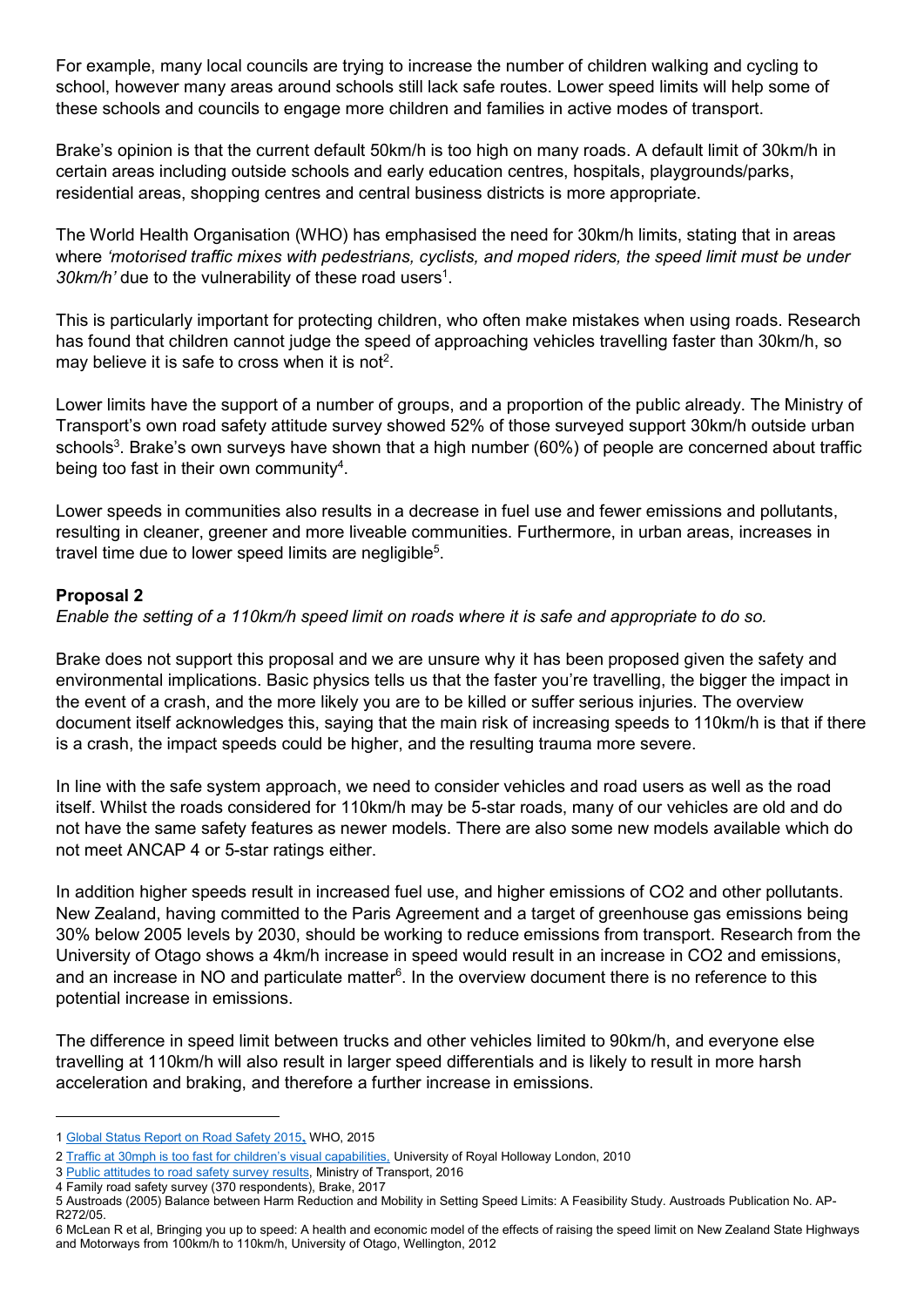According to the overview document the benefits of reduced travel times are marginal, and given only small sections of roads would be suitable for 110km/h limits, the actual travel time savings are likely to be minimal.

Brake is also concerned that with a current 10km/h tolerance, actual speeds on this section of road would increase to 120km/h, resulting in even greater impact speeds and trauma. It may also lead to drivers continuing at these higher speeds on other sections of the same highway, either because they don't realise the speed limit has changed, or feel the higher limit should be applicable elsewhere.

Brake supports the proposal that the default limit on rural roads and motorways will not be changed. However, we think there is a case for lowering the default limit on rural roads to 80km/h, given the number of deaths and serious injuries that occur on those roads.

Brake also feels additional mechanisms need to be put in place to enable effective enforcement. We strongly feel that point to point speed cameras are needed to help enforce speed limits, and that legislation should allow for this type of technology to be implemented.

Overall we feel the risks from implementing 110km/h limits at this stage far outweigh the benefits. We have committed to a safe system approach to reducing deaths and serious injuries, and this proposal is a step in the wrong direction.

## **Proposal 3**

*Allow for a more flexible, efficient and outcomes-based approach to the requirements for permanent repeater speed limit signs.*

Brake has concerns over the "mean operating speed" definition included in this proposal, where a mean operating speed it less than 10% above that speed limit. We believe this is a change from the previous Rule, where mean operating speeds sought to match the posted speed limit. If this is the case we have serious concerns as it means roads could have a significantly higher operating speed than the posted limit, and the design speed of the road. This would increase the risk and potential severity of crashes.

#### **Proposal 4**

*Enable an RCA to set emergency speed limits on roads directly and indirectly affected by an emergency.*

Brake supports the proposal changes to make it easier to put emergency speed limits in place. At the moment this process is time consuming. However, we recommend that the maximum time period for the emergency limit to be in place is also reviewed, given recent examples where RCAs have needed emergency limits in place longer, such as the current alternate Picton to Christchurch route while SH1 is repaired. It may be appropriate to have a longer maximum time period in place.

#### **Proposal 5**

*Clarify the grounds upon which an RCA may set a temporary speed limit.*

Brake supports the clarification, however does not feel that all eventualities are covered. There are other events that can arise independently of structures of surfaces. We recommend further clarification on this issue.

#### **Proposal 6**

*Approval from the Transport Agency is required before an RCA may set a speed of 70km/h on a road.*

Brake feels that the approval process should be the same for this limit as for 60km/h or 80km/h. The proposal appears to steer RCAs towards either engineering up, or gaining support for a lower speed and then implementing a lower speed, using 70km/h only as a temporary measure.